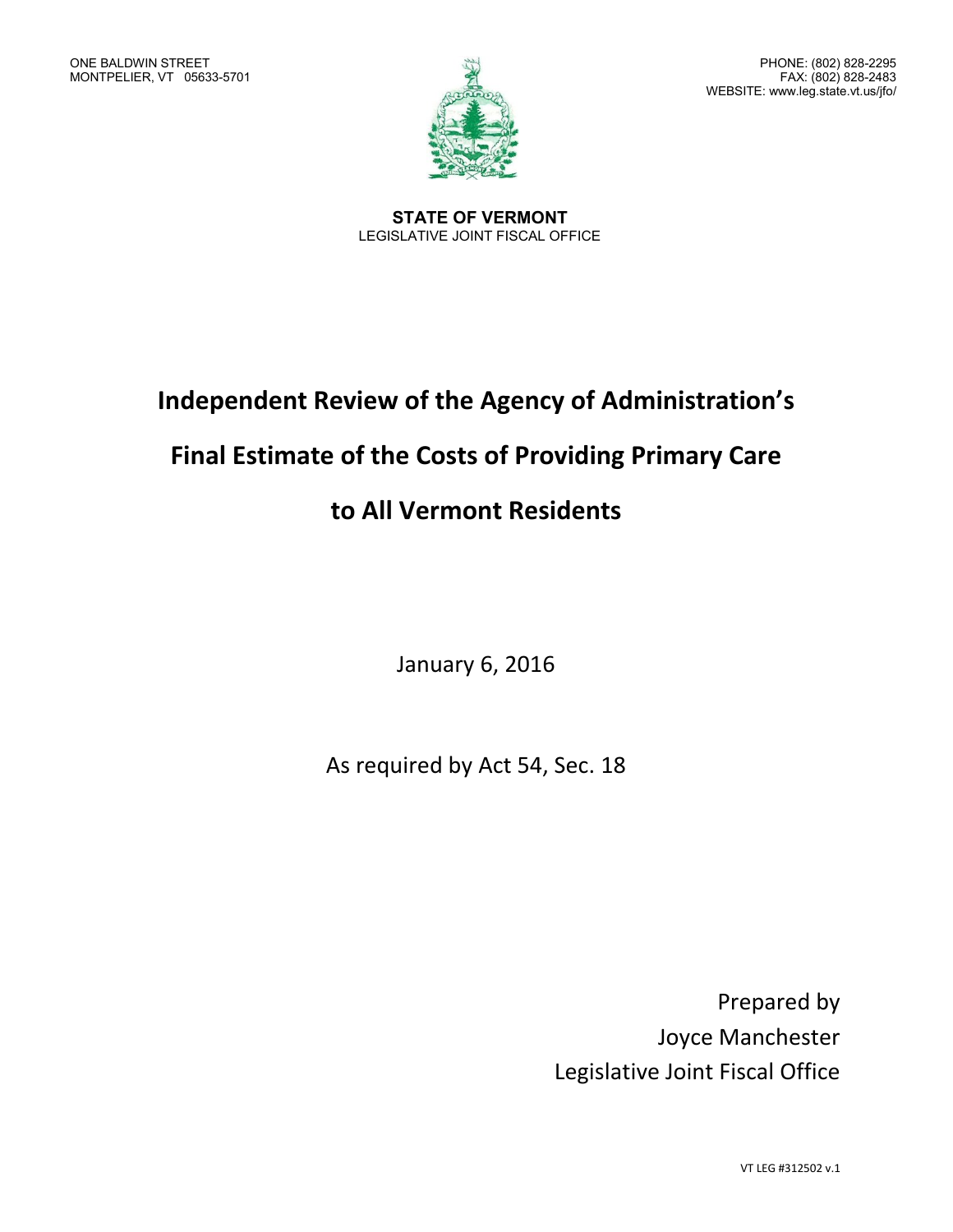### JFO Independent Review of the Agency of Administration's Final Estimate

### of the Costs of Providing Primary Care to All Vermont Residents

Sec. 18 of Act 54 required the Agency of Administration or its designee to provide an estimate of the costs of providing primary care to all Vermont residents, with and without cost sharing by the patient, beginning on January 1, 2017. Sec. 18 further required the Joint Fiscal Office (JFO) to conduct an independent review of the draft estimate and provide its final analysis of the cost estimates to the Legislature on or before January 6, 2016.

This report conveys comments and analysis of the Joint Fiscal Office in response to the Final Report of December 16, 2015, and explains the basis for those comments and analysis.

### **Overview of the Process Leading up to the Cost Estimates**

JFO appreciates the effort and care that went into the process leading up to the Final Report. The approach taken was a cooperative endeavor among the Agency of Administration (AoA), the Wakely Consulting Group, and JFO. The AoA also reached out to other interested parties. The contract funded by the Legislature offered limited time and resources to analyze a potentially complex new system of universal primary care, and the work was carried out in a professional manner. Reports and analyses were delivered on time and represent big steps forward in terms of understanding what a new system of universal primary care would entail.

JFO submitted its preliminary comments and feedback on the draft report to the Agency on Administration on December 2, 2015. Those comments are attached to this report and also appear in Appendix E of the Final Report. The Final Report reflects a number of responses to JFO's initial suggestions. This review contains key issues that merit attention.

#### **Summary of Estimates and Issues in the Final Report**

The Final Report estimates the amount to be publicly financed under a system of universal primary care that included cost sharing would range from \$121 million to \$138 million to cover the cost of medical claims and administrative expenses. If provider reimbursement rates were increased between 10 percent and 50 percent with proportionate cost sharing, the additional total costs would be \$22 million to \$110 million, including the increased costs for Medicaid.

With no member cost sharing, the estimated amount to be publicly financed would range from \$187 to \$209 million for claims and administrative expenses. Increasing reimbursement rates for providers between 10 percent and 50 percent would require another \$27 million to \$135 million, including the costs for Medicaid.

The focus of the Final Report was mostly on medical claims, but additional issues and concerns will be important as the debate around universal primary care moves forward in the Legislature. As the report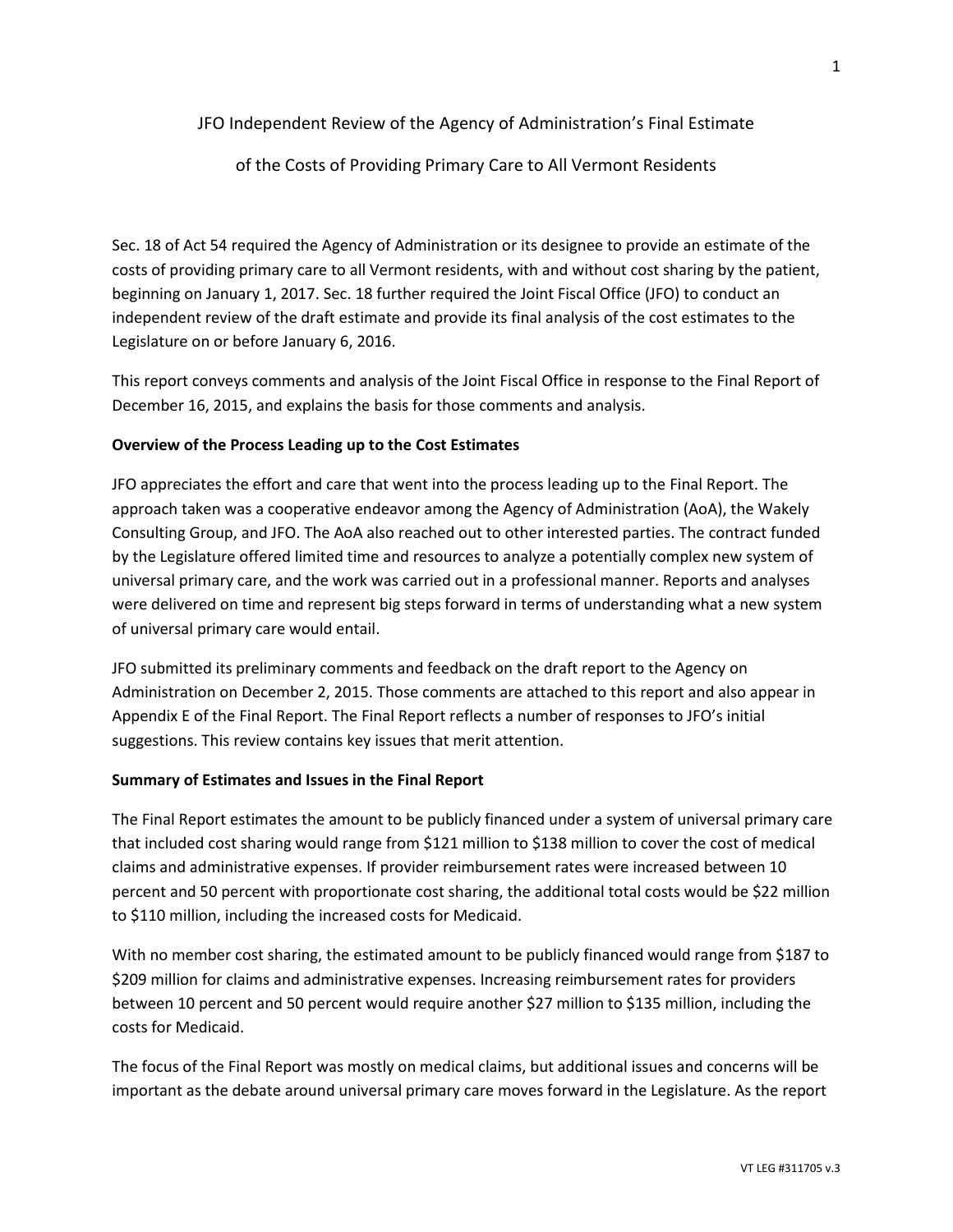makes clear in the Summary on page 8 and in the body of the report on pages 27 to 31, additional analysis and details are necessary to evaluate fully the costs and benefits of a new system of providing primary care to all Vermonters. This review will enumerate some of the areas where additional analysis will be essential.

### **Areas of Concern**

l

Based on the estimates provided in the Report of December 16, 2015, there are six major areas of concern:

## *1. The report needs more clarity regarding additional amounts to be publicly financed and potential savings to the private sector*

According to the Report, the amount to be publicly financed based on medical claims alone would be between \$113 million and \$175 million after netting out Medicaid expenditures. Other items need to be considered as well. For example, public employers in Vermont already pay for primary care through health insurance costs for State employees, municipal employees, and school employees. Those expenses should be netted out from the estimate of the new amount to be publicly financed. Other costs associated with the new system of universal primary care that should be added to the amount to be publicly financed are discussed in points 3 and 4 below.

If the public sector provided primary care to everyone in Vermont, we would expect to see private insurance costs and uncompensated care expenses drop. Those offsets would help to justify a large, new expenditure by the State that must be financed through new revenues. The current report does not touch the issue of how much private insurance premiums might fall. Nor does it contain an estimate of cost savings to the public sector as uncompensated care associated with primary care dwindles or the loss of revenues that would occur if primary care were to be exempt from Vermont's claims assessment.<sup>1</sup> As a result, questions remain about the true net cost of implementing universal primary care.

### *2. Additional administrative costs would arise from a new system of primary care*

Introducing a new payment system for some portion of health care services seems likely to add complexity to an already complicated health insurance system. JFO has little basis on which to judge the range of administrative expenses adopted in the report for a new system of universal primary care. The range for administrative costs depicted in the report is 7 percent to 15 percent of primary care claims. That range generally covers administrative costs for overall health care, but administrative costs specific to primary care could differ if insurance coverage were more straightforward than in more complex health care. On the other hand, introducing a new system of insurance for primary care would likely add new time demands and new administrative costs for primary care providers and perhaps for insurers as well. We might expect to see additional administrative costs stemming from the need to sort out which payer reimburses costs for different types of care. Additional work would provide further insight.

<sup>&</sup>lt;sup>1</sup> Vermont's claims assessment is 0.8 percent on the value of the medical claim. If the State of Vermont provided universal primary care, it would not make sense to levy the assessment on State-provided primary care.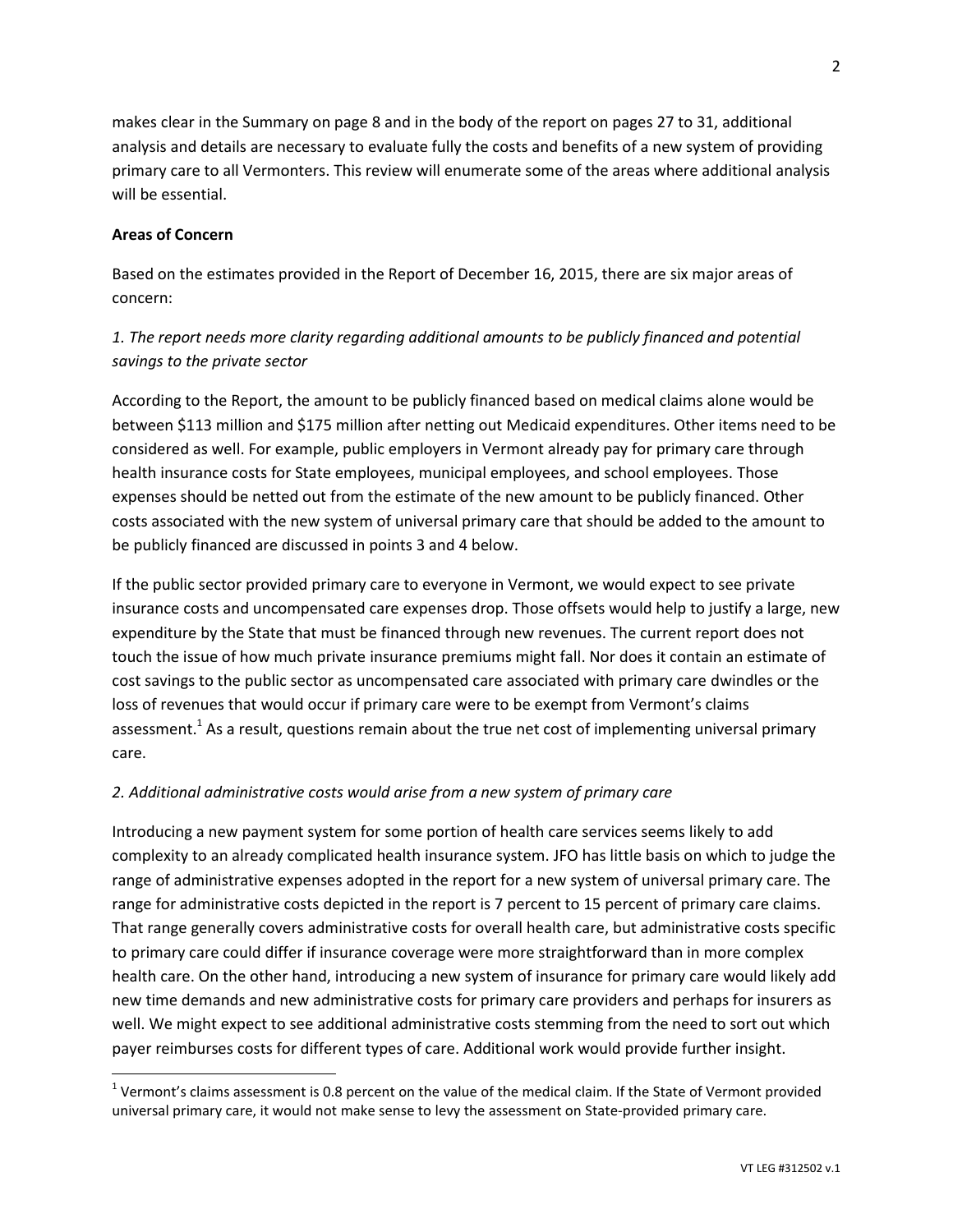The December 16, 2015 version of the Final Report also shows administrative costs of 7 percent to 15 percent of claims under the status quo. Those estimates do not reflect actual administrative costs for primary care claims under the status quo because they are unknown. JFO finds the current presentation confusing.

### *3. As was the case with the State's efforts on single-payer health care and recent experience with Vermont Health Connect, transition costs and issues will be critical*

Starting up a new system of universal primary care on January 1, 2017, as stated in the legislation, is unrealistic. Introducing a new health care system such as universal primary care could cause unanticipated transition problems and expenses. A number of issues must be resolved:

- Reserves. In the private sector, reserves between 10 percent and 15 percent of costs are considered prudent for health insurers.<sup>2</sup> If the State acts as the ultimate insurer of the new primary care system, those reserves should be in place during the first year of operation. Such reserves would require additional funding of \$12 million to \$35 million. If the State were not the ultimate insurer but needed to obtain reinsurance, those costs should be made explicit as well.
- Information technology (IT). Vermont's experience with analyzing single-payer health insurance and implementing its health insurance exchange, Vermont Health Connect, has been rocky and much more expensive than anticipated. A new, coordinated information technology (IT) system that interfaces with existing IT systems could be required for a system of universal primary care, and it needs to be in place when the new system goes live. Costs could be substantial, the time needed to build the system could be extensive, and the extent of federal reimbursement is unknown.
- Training and education for providers. Significant training for providers might be necessary to differentiate primary care costs covered by the new system from costs that would remain under the current health insurance system. Such training would require both time and money.
- Changes for patients. Patients would experience disruption during the transition as well. Some patients would move from health insurance plans with higher actuarial value to the proposed State-provided plan with 87 percent actuarial value, and their deductibles and co-payments might rise unexpectedly. In the case of no cost sharing or for patients with lower actuarial value plans, all primary care would be provided at less cost to patients, perhaps inducing additional demand for care that would impact needed resources. Collective bargaining agreements would have to be renegotiated, recognizing that some of those contracts are in place for 2 or 3 years.
- Changes for employers. Employers would face transition issues as well. Employers in states that border Vermont would have to decide whether to adjust their employer-sponsored insurance plans to accommodate Vermont residents who would no longer need primary care insurance. Vermont employers might decide to change their employer-sponsored employer plans to

 $\overline{a}$ 

 $^2$  BlueCross BlueShield of Vermont currently has about 10 percent to 12 percent of annual claims in surplus (personal conversation). For comparison, a Center for Budget and Policy Priorities report (2014) suggests that states should hold budget reserves of 10 percent of expenditures or more. [http://www.cbpp.org//sites/default/files/atoms/files/4-16-14sfp.pdf](http://www.cbpp.org/sites/default/files/atoms/files/4-16-14sfp.pdf)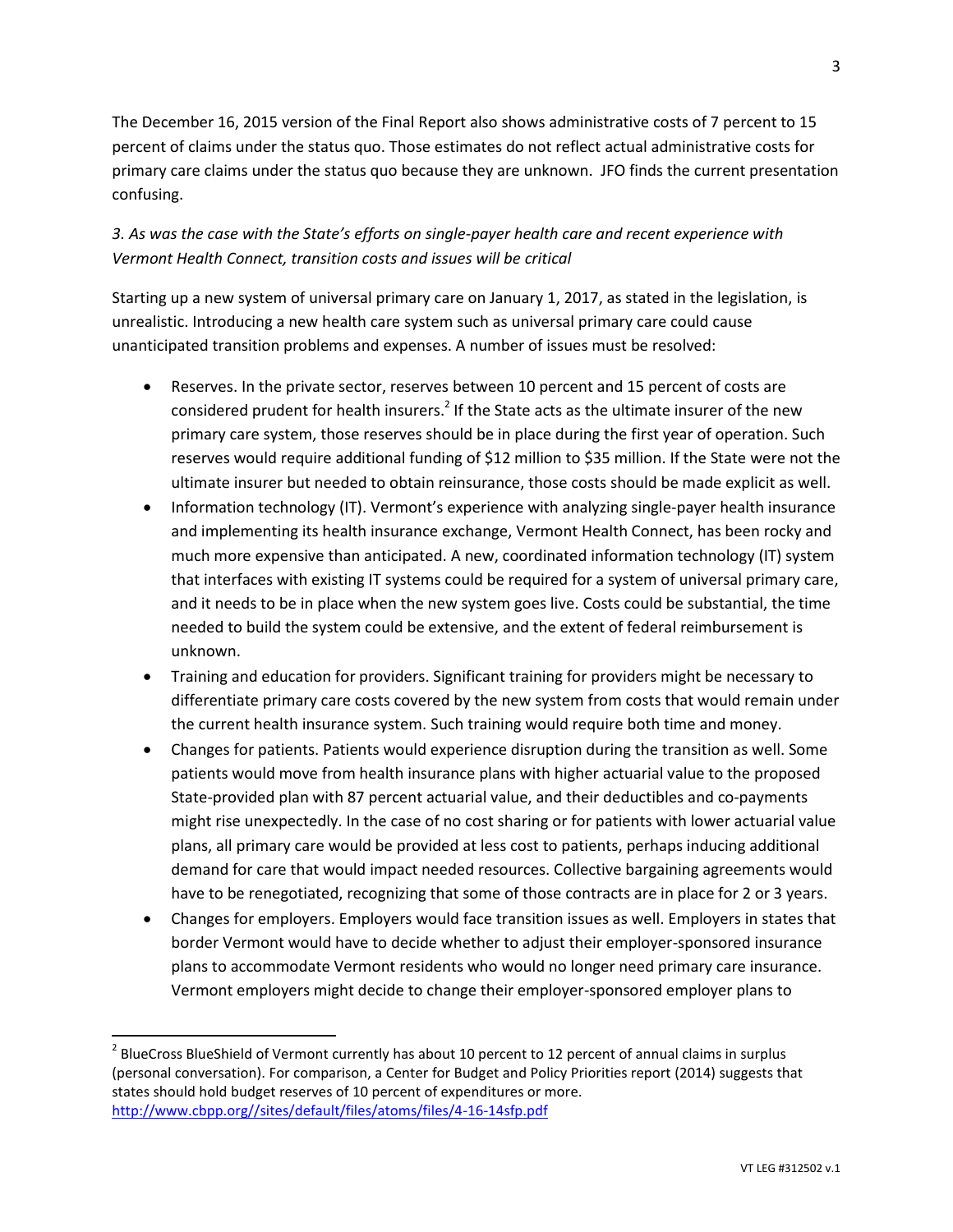reflect State provision of primary care, thereby removing primary care insurance from employees who live outside Vermont. Alternatively, those Vermont employers might need to offer additional plans to serve both in-state and out-of-state employees.

- Changes for the health insurance industry. The health insurance industry would need to revamp its insurance plans and set premiums for new plans without primary care.
- Changes in the structure of public-private financing. The State would need to collect sizable amounts of new revenues prior to implementation to cover start-up costs and reimburse providers in a timely manner. In general, achieving increases in revenues takes time, particularly if income-based tax revenues are involved. The State collects income-based taxes on a calendaryear basis, suggesting that legislation for a new tax package should be passed one or two years prior to implementing a universal primary care system. Moreover, analysis of the impact of raising those new funds on the people of Vermont and on the State's economy would be highly desirable.

### *4. The base case should reflect the updated Medicaid population number*

As flagged in our December 2, 2015 report on the draft cost estimates, the Medicaid population in the base case is too low given recent Medicaid experience. The base case uses Medicaid enrollment of 150,500 in 2017; the recent consensus estimate for 2017 is about 171,400. JFO would like to see the updated Medicaid numbers used in the Final Report's base case throughout the report to reflect expected costs in 2017.

Vermont is already struggling to pay the costs of providing Medicaid to its current enrollees. Additional growth in Medicaid spending will put further strain on public funding. The Report assumes that the State will pay its share of additional Medicaid costs as costs and enrollments continue to grow.

If Medicaid continues to grow as currently projected and the State finds a way to fund the additional spending, the new net cost of providing universal primary care could be lower than the estimates in the Final Report. As shown in Appendix B of the Final Report's Appendix B (p. 98 of the pdf online), using the higher Medicaid enrollment number leads to higher total costs for universal primary care but lower net additional costs to be paid for primary care by the State.<sup>3</sup> Total costs for universal primary care rise from \$282 million to \$290 million using the consensus number of Medicaid enrollees at the higher rate per member per month. Vermont and the federal government are expected to cover those costs under the status quo. Netting out the Medicaid costs leads to a lower net cost to be publicly financed. The net cost estimate based on the higher Medicaid enrollment is about \$6.5 million lower than the base case.

### *5. Future health cost trends could mean substantially higher costs in future years*

 $\overline{\phantom{a}}$ 

Table 2 in Appendix B of the Final Report's Appendix B (page 95 of the pdf online) shows how uncertainty in health care cost trends could affect the estimated cost of universal primary care in 2017. In the base case, payment rates would rise 3.0 percent annually in the commercial market, 1.7 percent in Medicaid, and 0.2 percent in Medicare. JFO believes those cost trends are low given recent

 $3$  It would help the reader if the structure of the Appendices in the Final Report were better organized.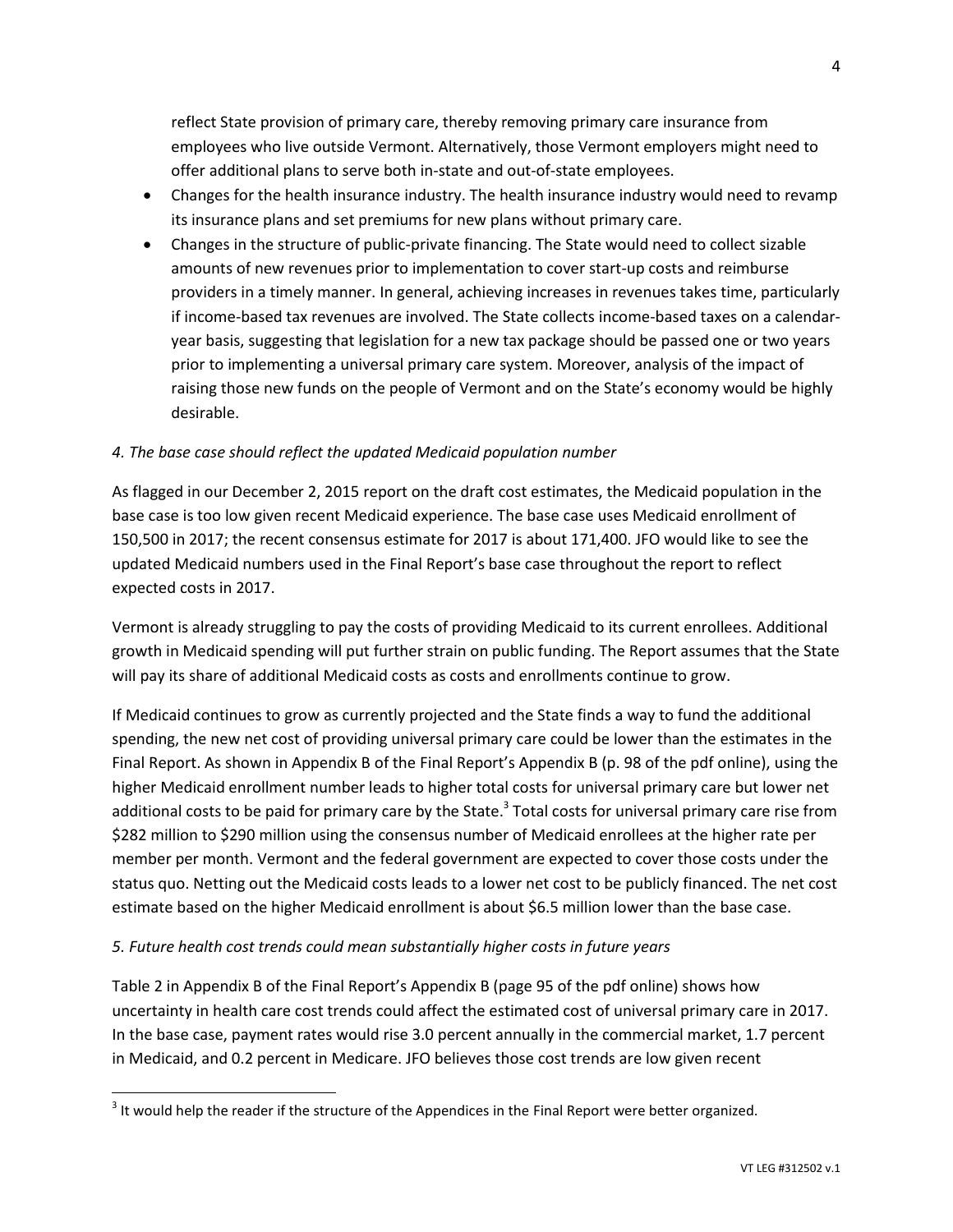experience and projections. The country appears to be returning to the traditional situation in which health care costs grow faster than revenues. For example, the Centers for Medicare & Medicaid Services (CMS) projected in July 2015 that overall health care spending would grow 5.3 percent in 2015 and that overall growth would continue to rise until reaching 6.3 percent in 2020.<sup>4</sup> CMS expects health care spending in the private sector to rise 5.4 percent on average between 2016 and 2024, Medicare 7.3 percent per year, and Medicaid 5.9 percent per year. Even after removing as much as 0.9 percent per year for population growth that might not occur in Vermont and making adjustments for the different demographics of the primary care population in Vermont that would omit most people age 65 or older, the current projections are several percentage points higher than those used in the Final Report.<sup>5</sup> Higher cost trends would further exacerbate the State's current fiscal problem as spending grows faster than revenues, and only a multi-year analysis would accurately portray that divergence between costs and revenues.

Wakely's analysis shows that every 1 percentage point increase in the growth of health care costs above the assumed trend would lead to an increase of about \$8.6 million in the gross cost. Faster growth by 3 percentage points, for example, would increase costs by about \$25 million in 2017. Rate trends that are lower by 1 percentage point would lead to lower gross costs of about \$8.4 million. Those differences would compound in future years, leading to significant uncertainty regarding the cost of a universal primary care program in future years.

## *6. More thought is needed concerning integration with the health care reform initiatives such as the all-payer model*

How universal primary care would interact with health care reform initiatives such as the all-payer model, changes in statewide provider reimbursement rates, or expansion of accountable care organizations (ACOs) needs additional thought. The all-payer model is still under negotiation with CMS. Offering universal primary care needs to be understood in the context of other health care initiatives and how it would affect costs, access, and the quality of health care. For example, ACOs receive a payment based on the number of people under their care. It seems quite possible that the primary care payments set by the State might not align with the ACO allotments for primary care.

### **Concluding Remarks**

l

Overall, JFO appreciates the work of the Agency of Administration on universal primary care, particularly in light of the limited budget to fund the outside contract. The Final Report provides useful information that will inform the debate. For the reasons laid out above, however, JFO would urge further work and study before moving forward.

<sup>4</sup> Centers for Medicare & Medicaid Services, National Health Expenditure Projections 2014-2024, July 2015. [https://www.cms.gov/Research-Statistics-Data-and-Systems/Statistics-Trends-and-](https://www.cms.gov/Research-Statistics-Data-and-Systems/Statistics-Trends-and-Reports/NationalHealthExpendData/Downloads/proj2014.pdf)[Reports/NationalHealthExpendData/Downloads/proj2014.pdf](https://www.cms.gov/Research-Statistics-Data-and-Systems/Statistics-Trends-and-Reports/NationalHealthExpendData/Downloads/proj2014.pdf)

<sup>&</sup>lt;sup>5</sup>In the December 2015 "Public Employees' Health Benefits Report" from Vermont's Agency of Administration, the annual growth rate for health care costs for public employers was 6.5 percent in the base case.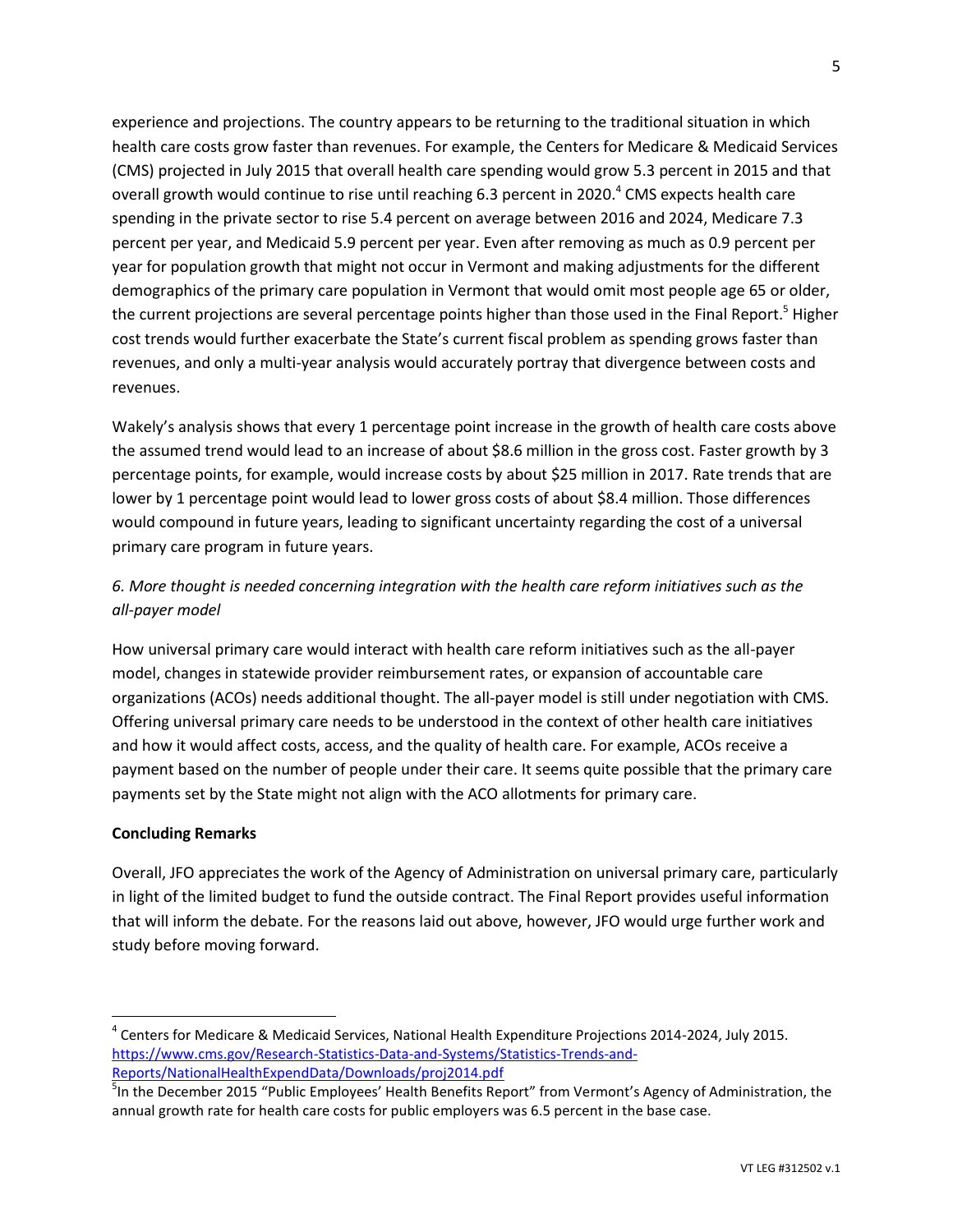

**STATE OF VERMONT** LEGISLATIVE JOINT FISCAL OFFICE

Attachment

## **Independent Review of the Agency of Administration's**

## **Draft Estimate of the Costs of Providing Primary Care**

## **to All Vermont Residents**

December 2, 2015

As required by Act 54, Section 18

Prepared by Joyce Manchester and Nolan Langweil Legislative Joint Fiscal Office

VT LEG #311705 v.3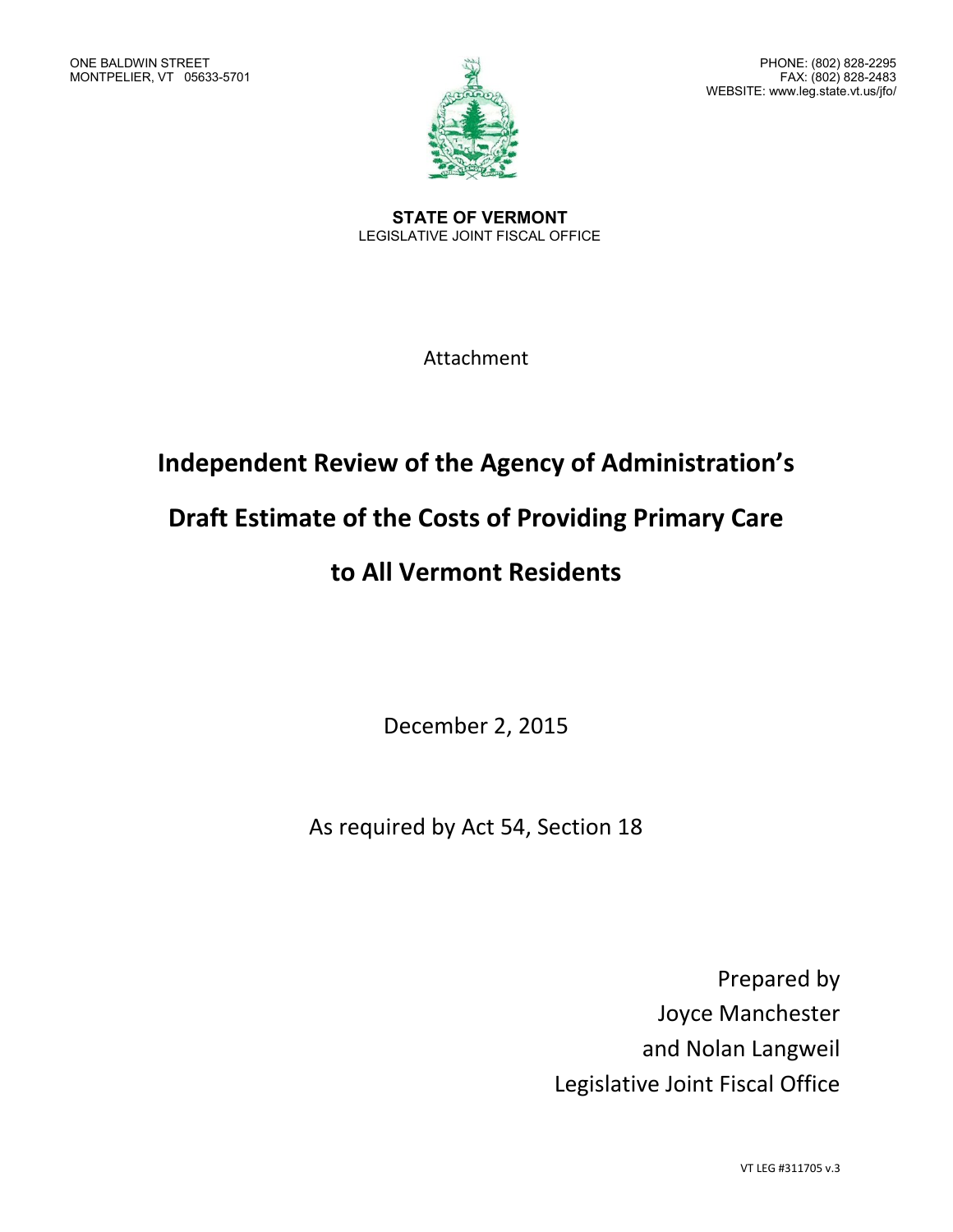### JFO Independent Review of the AoA Draft Estimate

### of the Costs of Providing Primary Care to All Vermont Residents

Section 18 of Act 54 required the Agency of Administration or its designee to provide "a draft estimate of the costs of providing primary care to all Vermont residents, with and without cost sharing by the patient, beginning on January 1, 2017." Section 18 further required the Joint Fiscal Office (JFO) to conduct an independent review of the draft estimate and provide its comments and feedback to the Secretary or designee on or before December 2, 2015.

This report conveys the primary comments and feedback of the Joint Fiscal Office in response to the draft report of October 15, 2015, and explains the basis for those comments and feedback.

### **General Remarks about the Cost Estimates**

JFO is aware that much effort went into defining exactly what the phrase "primary care" means and turning that definition into billing codes used by the various providers. JFO applauds that effort and agrees with the definition of services and providers as presented in the draft report.

JFO appreciates the efforts by Wakely Consulting Group to generate estimates of the cost of medical claims under a system of universal primary care in Vermont starting January 1, 2017. In addition, we thank Wakely for responding to many of our concerns during the October-November comment period. We look forward to updated estimates with additional scenarios in the next version of the report.

#### **Overview**

Based on the draft estimate provided to JFO on October 15, 2015, three major concerns arise:

• The report provides cost estimates stemming from medical claims only. "Costs of providing primary care to all Vermont residents" include more than the costs of medical claims alone. JFO would like to see a discussion—and numbers where possible—to cover the costs of transition and start-up, reserves, administration and oversight, information technology, potential impacts on state revenues, and the loss of federal subsidies for health care in Vermont. Other issues related to a move to universal primary care arise as well. JFO would like to see a discussion of the ability of primary care providers to meet the need if demand grows significantly. Some people are already concerned about sufficient access to primary care under the status quo, and additional demand could exacerbate any existing problem areas. A related issue is whether higher reimbursement rates would be necessary to ensure access to providers. The report addresses that issue generally but a more thorough discussion would be useful. Recognizing that the legislation set a benchmark date of January 1, 2017, the infeasibility of implementing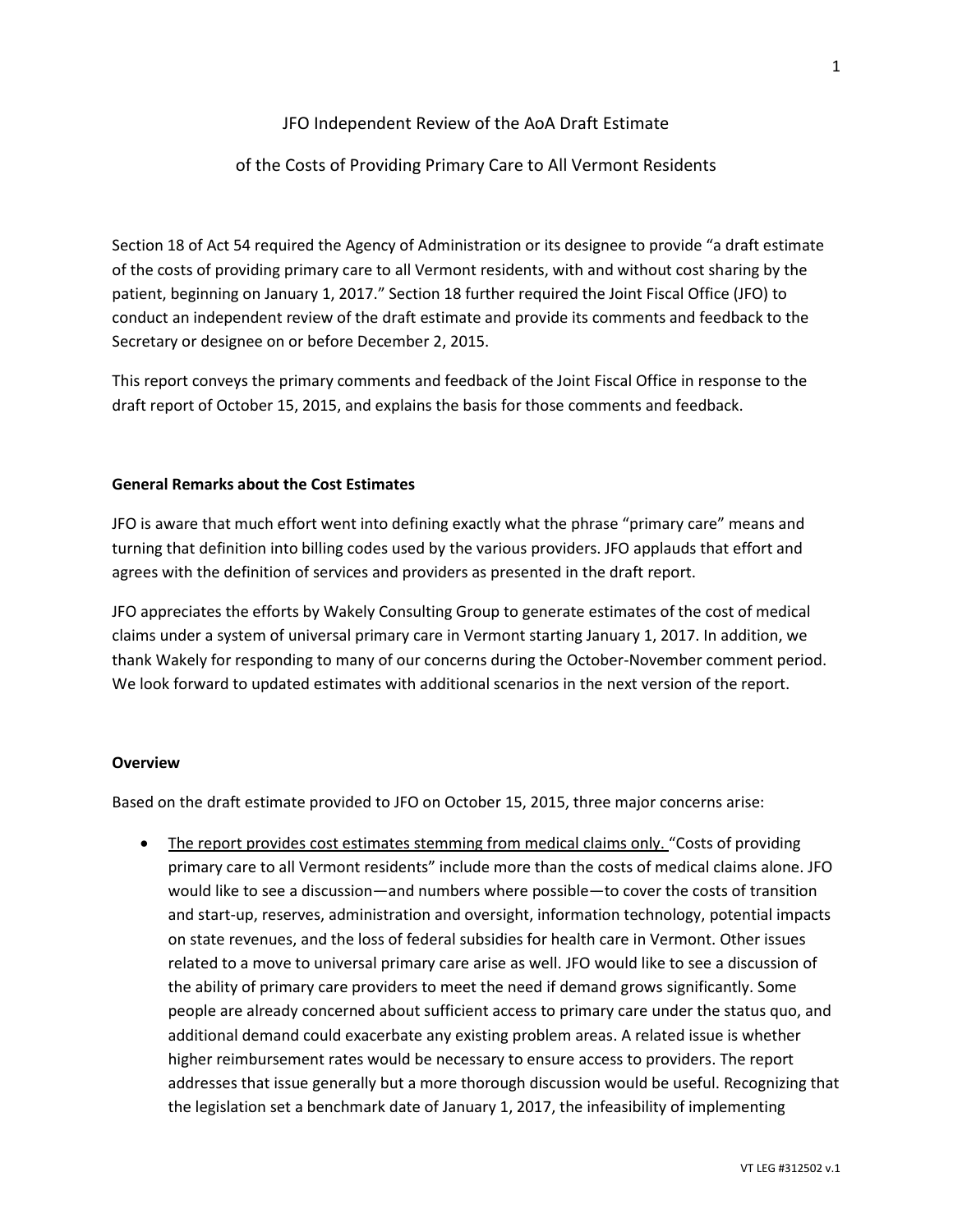universal primary care in Vermont by 2017 without incurring sizeable additional costs is also a concern.

If "other non-medical costs" are not included in the report's cost estimates, the executive summary should prominently highlight that omission with statements such as the following: "The analysis here is for claims costs only. Total costs will be higher when other factors such as administrative and start-up costs are included. In addition, the report should include a discussion of implementation challenges if universal primary care begins in 2017."

- The cost estimates rely on outdated numbers to allocate Vermonters among different insurance types. In particular, the distribution of types of insurance used by Vermonters in the report may understate Medicaid enrollment. The report's estimate of Medicaid enrollment in 2017 relies on Medicaid enrollments in 2014, but higher-than-anticipated enrollments in 2015 surprised Vermont policy makers. JFO sent updated projections for a couple of the various insurance types to Wakely in November. It also appears that Wakely used state fiscal year enrollments (July 1st to June 30) to obtain spending over calendar years. Because Medicaid enrollments have been growing over time, using calendar year enrollments could lead to somewhat higher estimates of Medicaid enrollments. Costs to the State would be slightly lower, however, because the federal government pays for part of Medicaid expenses.
- The report does not analyze uncertainty surrounding the rate at which primary care costs might grow. Costs in 2017 depend strongly on the trend rate of health care costs between the base year and 2017. JFO would like to see sensitivity analysis or at least a discussion to recognize the effect of faster or slower growth in health care costs between the base year and 2017. The base year for Medicare data is 2012; the base year for data for Medicaid and commercial health insurance is 2014.

In addition, the report currently says nothing about costs of providing universal primary care beyond 2017. Some discussion of expected cost growth rates beyond 2017 will be important for policy makers as they contemplate future costs.

Other issues appear below, including how much additional demand for primary health care might come from having free or almost free primary care, how universal primary care would interact with other State initiatives such as an all-payer model and accountable care organizations (ACOs), the need to clarify net new costs to the State of Vermont, and possible cost savings derived from more appropriate use of different types of health care facilities and improved population health over time.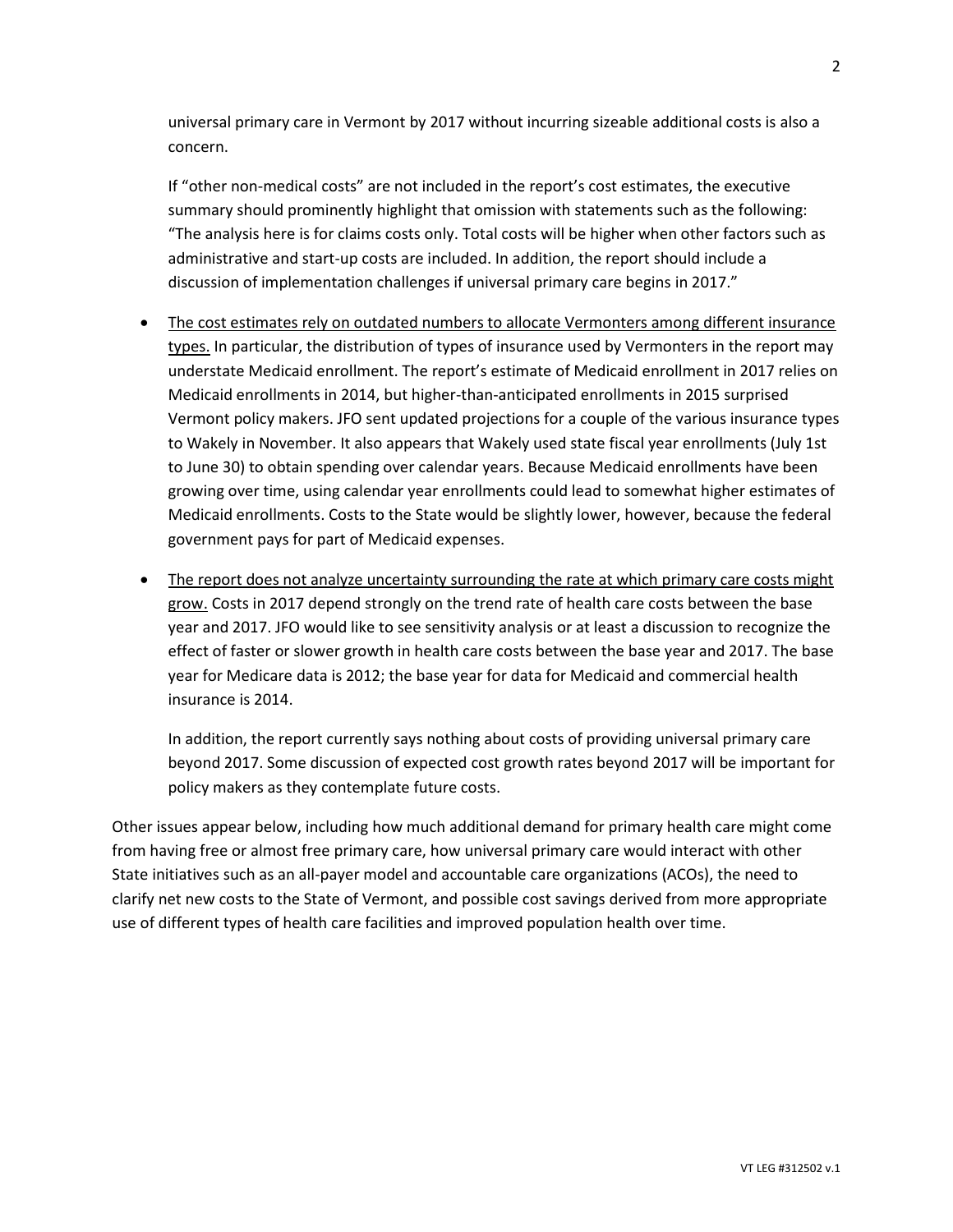### **JFO Concerns with the Draft Estimates**

### **1. The report provides cost estimates stemming from medical claims only.**

JFO recognizes that the majority of on-going costs of providing universal primary care to Vermonters will come from the claims for primary care. However, policy makers need complete information about the total costs of the initiative before they can make an informed decision about its possible implementation. The following items should be included in the cost estimate; if estimating the cost of the items is not possible at this time, the report should include discussion of each item:

- Reserves and/or reinsurance
- Start-up costs and transition costs, both one-time and on-going, such as information technology (IT) for both the payers and the providers
- Administrative complications and/or new responsibilities, including coordination of benefits, multiple billing for single visits, oversight, quality assurance, and the like
- The possibility of higher reimbursement rates for providers as a possible strategy to meet demand
- Implications for existing state revenue sources (e.g., the health care claims tax)
- Growth in primary care costs in future years that could increase state funds needed
- Loss of federal tax expenditure for HSAs and also employer-sponsored insurance
- Changes in who pays for primary care among state, federal, and other providers

For example, it would be prudent for the State of Vermont to hold reserves greater than 10 percent of the expected expenditure incurred for primary care in the first years of implementation to protect the state from extraordinary costs. Alternatively, the report could acknowledge the price at which the state could buy reinsurance or discuss other ways to offload risk.

The report currently glosses over start-up costs such as establishing an IT system to communicate with payers and providers. The introduction of a new, widespread program such as universal primary care would undoubtedly present many complicated issues involving oversight, quality assurance, fraud prevention, and the like. Those issues need sufficient attention and resources prior to implementation. Given the recent experience with Vermont Health Connect, the report needs to address time needed, system issues, and costs in transitioning to the new system. Implications for existing state funding sources such as the health care claims tax require analysis as well.

Legislators also need to know what will happen to the costs of providing universal primary care beyond the first year of implementation. Health care costs historically have increased faster than general inflation or real economic growth, and most analysts expect that trend to continue. The report would be more useful if it contained a discussion of likely costs going forward.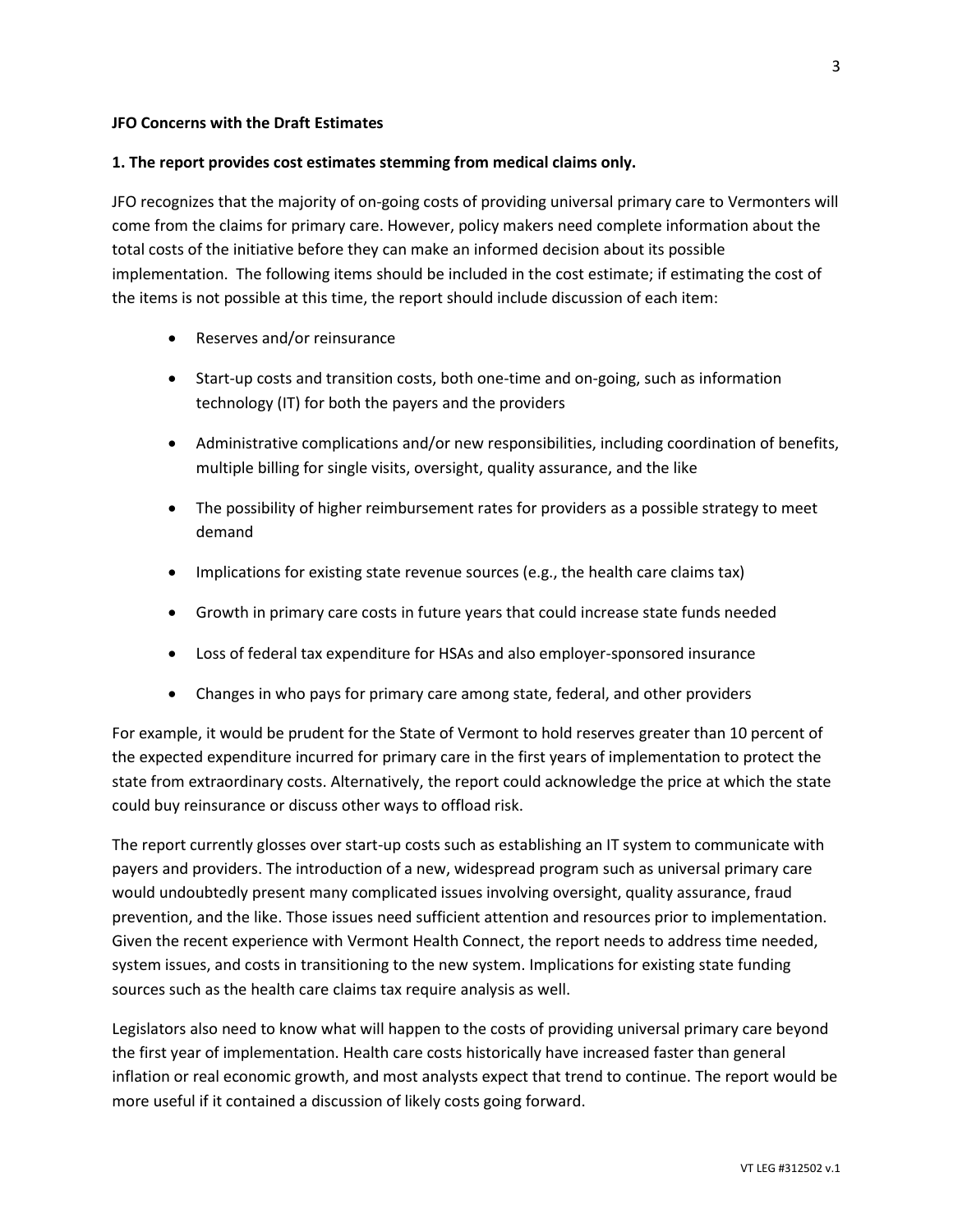The loss of federal tax subsidies as a consequence of adopting a universal primary health care program in Vermont is also a concern, but the current draft does not address it. Many Vermonters today obtain health insurance through their employer. They are able to pay health insurance premiums as well as contribute to Health Savings Accounts (HSAs) or Health Reimbursement Accounts (HRAs) using pre-tax dollars. Neither income taxes nor payroll taxes are levied on the total premium—both the share paid by the employer and the share paid by the employee. If their employer-provided health insurance no longer covers primary care services, they will lose the tax exclusion for the premium amount that today covers those primary care services. As a result, the people of Vermont could lose a sizeable federal subsidy to the State's economy.

A number of policy issues arise beyond the "costs" of providing primary care for all Vermonters. JFO would like to see a discussion of the ability of primary care providers to increase available services if universal primary care led to greater demand but no increase in the supply of primary care providers. Geographical differences in access to primary care could be an important issue, particularly in regions of Vermont that already may be understaffed for medical care or behavioral health services. A discussion of possibly higher reimbursement rates to boost the supply of primary care services would be helpful.

The infeasibility of implementing universal primary care in Vermont in 2017 is a concern as well, although we recognize that Act 54 established the timeframe. Even if the legislature passed a universal primary care law in the upcoming session, given all of the planning, analysis, infrastructure needs, and coordination that would need to take place, putting the system in place by January 1, 2017, seems next to impossible. Implementation issues that arose in the early days of the ACA illustrate the importance of not rushing the rollout of a major change in the health care system.

## **2. The report does not analyze uncertainty surrounding the rate at which primary care costs might grow.**

The dollar figure estimated for 2017 depends on the trends in primary care cost growth assumed for years between the base year for each type of coverage and the implementation year of 2017. The base year for commercial insurance and Medicaid is 2014, and the base year for Medicare is 2012. As shown in Table 1, the Wakely estimates use one set of trends in utilization, or services used, and payment rates.

|            | <b>Utilization Trend</b> | Payment Rate Trend |  |
|------------|--------------------------|--------------------|--|
| Commercial | 1.0%                     | 3.0%               |  |
| Medicaid   | 0.9%                     | 1.7%               |  |
| Medicare   | 0.9%                     | 0.2%               |  |

Table 1. Trends in Utilization and Payment Rates, Annual Rates of Growth

In light of considerable uncertainty about the cost trends, JFO would like to see sensitivity analysis using growth rates in payment rates that are 1 percentage point above and 1 percentage point below the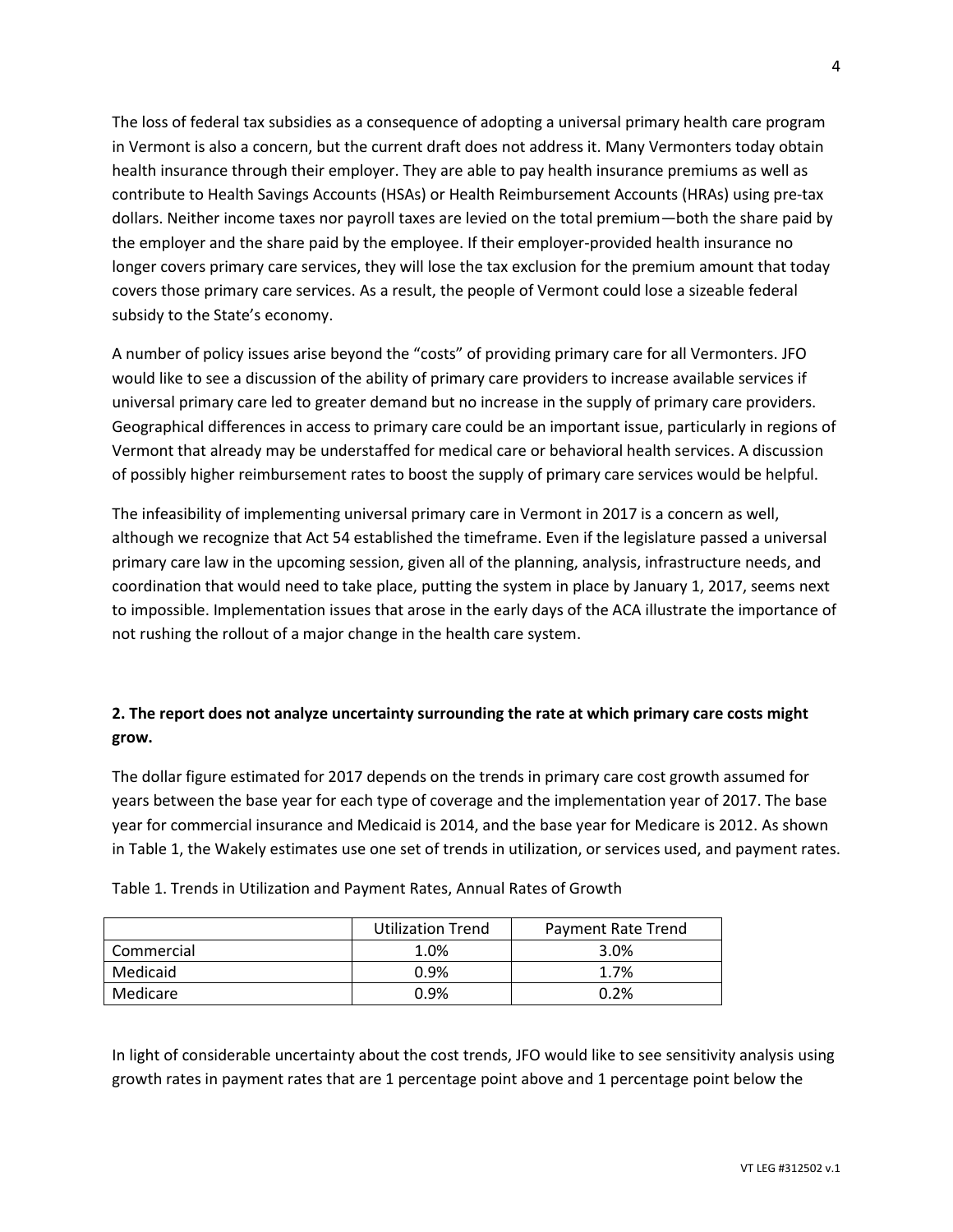trends shown above. If such sensitivity analysis is not possible, a discussion of the potential effect of different rates of growth on costs would be helpful.

### **3. The cost estimates rely on outdated numbers to allocate Vermonters among different insurance types.**

The distribution of types of insurance used by Vermonters in the report is outdated and likely understates Medicaid enrollment in particular, which in turn may overstate commercial enrollment. Because the State of Vermont pays a substantial share of Medicaid costs incurred by Vermont residents, undercounting the number of Medicaid patients may lead to inaccurate estimates of the cost of providing universal primary care under the status quo and of net new costs to the State under universal primary care.

The report's current estimate of Medicaid enrollment in 2017 relies on actual Medicaid enrollments in State fiscal year (SFY) 2014, but higher-than-anticipated enrollments in SFY 2015 surprised Vermont policy makers. Actual enrollments in SFY 2015 suggest a higher Medicaid trend than projected in the report.

JFO acknowledges that some uncertainty accompanies the Vermont Medicaid projections for SFY 2016 and 2017. One possible reason is that Medicaid eligibility redeterminations have been on hold for a year as the State was sorting out problems with Vermont Health Connect. When those redeterminations resume in 2016, the numbers of people enrolled in Medicaid for their primary coverage could change. JFO sent updated projections where available to Wakely in November (see Table 2 below). Adjusting those numbers will affect status quo costs as well as projected costs under universal primary care.

In the October 2015 cost estimates, Wakely used state fiscal year enrollments (covering July 1st to June 30) to calculate spending over calendar years. Growing Medicaid enrollments over time imply that using calendar year enrollments would show slightly higher Medicaid enrollment in 2017. Higher Medicaid enrollment means lower primary care costs to the State because the federal government pays about half of Medicaid costs for enrollees.

In addition, the report uses federal match rates, known as FMAP and based on federal fiscal years, to calculate calendar year Medicaid cost estimates. JFO cannot discern whether the federal match rates were blended across federal fiscal years to correspond with the calendar years used in the report. Doing so is important to account for the state and federal shares of Medicaid costs properly. Adjusting both enrollments and the FMAP for calendar years could lead to higher or lower costs of providing universal primary care in the State of Vermont.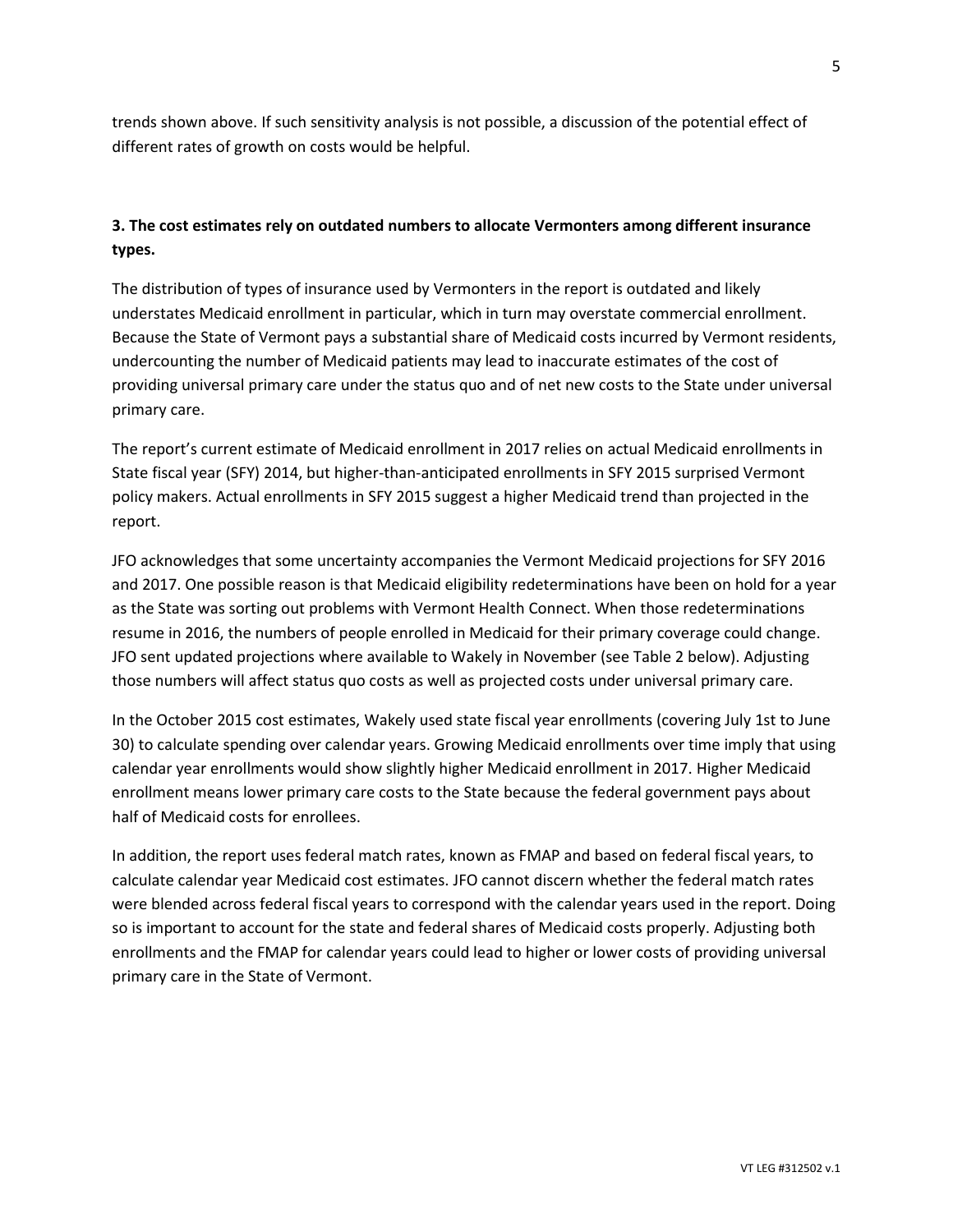| Table 2.                        | <b>Wakely</b><br><b>Estimate</b> | <b>Working JFO</b><br><b>Estimate</b> | <b>JFO Comments</b>                                                                                                                                                                                                                                                                                                                                                                                                                                                                                                                  |
|---------------------------------|----------------------------------|---------------------------------------|--------------------------------------------------------------------------------------------------------------------------------------------------------------------------------------------------------------------------------------------------------------------------------------------------------------------------------------------------------------------------------------------------------------------------------------------------------------------------------------------------------------------------------------|
| <b>Market</b>                   | 2017                             | 2017                                  |                                                                                                                                                                                                                                                                                                                                                                                                                                                                                                                                      |
| <b>Commercial</b>               | 300,200                          | See notes                             | One piece of the commercial market is the individual<br>market. If the basis for the Wakely number for<br>commercial insurance is last year's data, the individual<br>market estimates may be too high. DVHA budget<br>estimates for SFY'15 were that 42,785 people would<br>receive Vermont Premium Assistance. Revised budget<br>adjustment estimates lowered the number to 18,007.<br>Actual SFY'15 VPA enrollment was 13,177. It is likely that<br>the estimate overstates the individual market in the<br>commercial estimates. |
| <b>Military</b>                 | 14,500                           | See notes                             | This estimate may be too low. According to the 2014 VT<br>Household Insurance Survey (VHHIS), military insurance<br>covers 18,547 lives. Why might it drop by 4,000 by<br>2017?                                                                                                                                                                                                                                                                                                                                                      |
| <b>Federal</b>                  | 14,600                           | No JFO<br>estimate                    |                                                                                                                                                                                                                                                                                                                                                                                                                                                                                                                                      |
| Medicaid $-$<br>primary<br>only | 150,500                          | See notes                             | SFY'15 actual enrollment for Medicaid as a primary<br>source of coverage was 156,228. The current<br>JFO/Admin consensus estimates, although not yet<br>finalized, are 165,642 for SFY'16 BAA and 171,428 for<br>SFY'17. Furthermore, if they were converted to calendar<br>year, they would be slightly higher. Those numbers are<br>not yet finalized, and we are not sure what effect<br>Medicaid redeterminations will have on enrollments.<br>Nonetheless, we firmly believe an estimate of 150,500 is<br>too low.              |
| <b>Medicare</b>                 | 142,500                          | 131,600                               | Using the same ratio of Medicare enrollees to the 0-64<br>and 65+ populations as in 2012, we estimate 137,100<br>primary Medicare enrollees in 2017. However, a greater<br>share of 65+ people in 2017 will continue to work and<br>have ESI as primary coverage. Using 95% of the 65+<br>number gives us 131,600 in 2017.                                                                                                                                                                                                           |
| <b>Uninsured</b>                | 13,300                           | See notes                             | The Wakely estimate appears to be too low. An<br>uninsured rate of 2.1% seems unlikely and would be<br>unprecedented. The VHHIS uninsured rate for 2014 was<br>3.7%. In the absence of significant policy intervention,<br>we have no reason to believe that the uninsured rate<br>will drop much more. An uninsured rate of 3.7% yields<br>23,300; if the rate is 3.3%, the number is 21,000.                                                                                                                                       |
| <b>Total</b>                    | 635,600                          | 629,600                               | Official Consensus Joint Fiscal Office-Administration<br>projection developed by Kavet and Carr in October 2015.<br>The precise number projected for 2017 is 629,574.                                                                                                                                                                                                                                                                                                                                                                |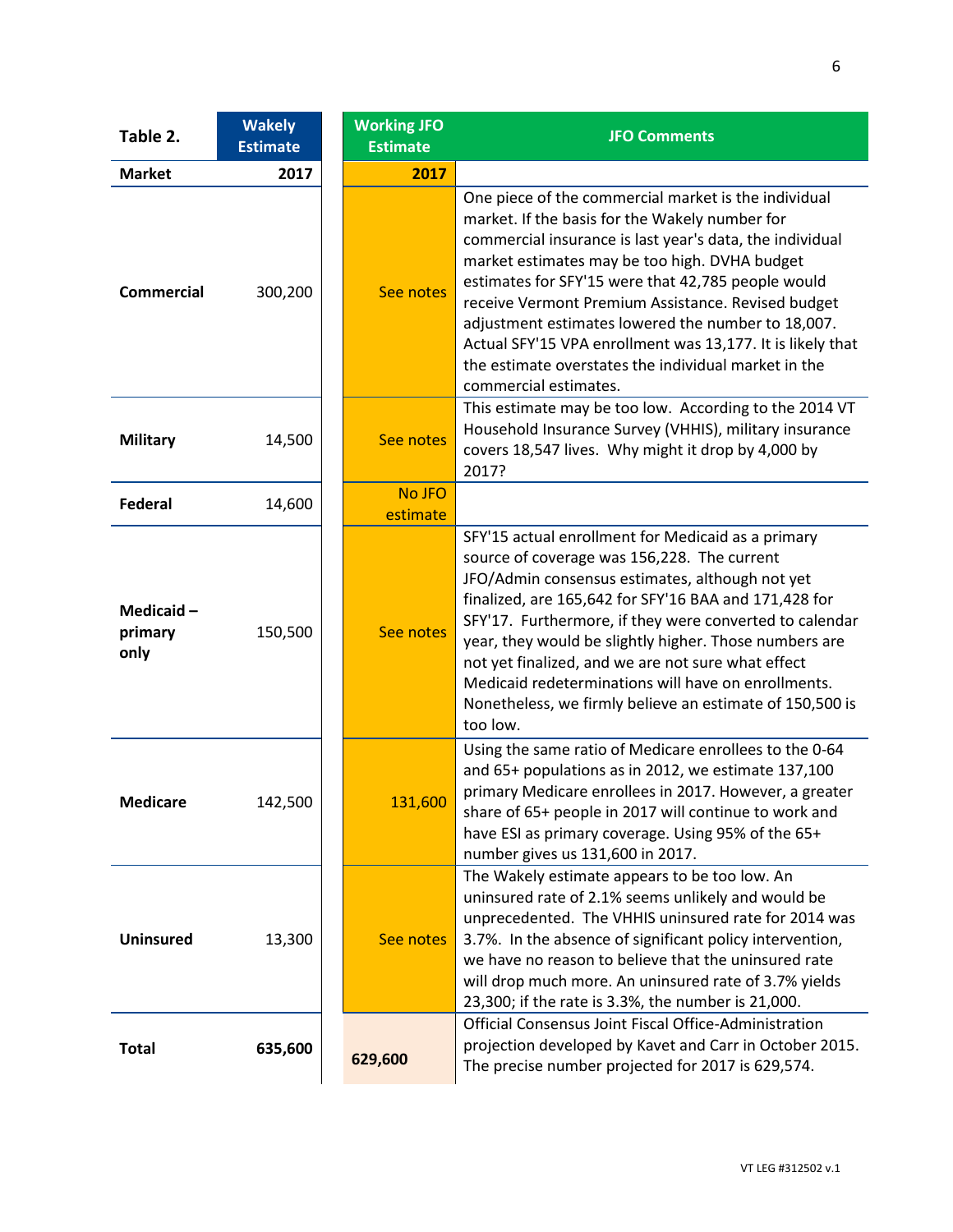Finally, JFO is concerned that Wakely is using a projection of Vermont's population in 2017 that is too large. Based on the Census estimate for 2011 through 2014, the October 2015 Kavet-Carr consensus projection for Vermont in 2017 appears in Table 2. Population growth was very slow between 2010 and 2014, and the Kavet-Carr projections raise that rate of growth somewhat to reflect a stronger economy. Reaching 629,600 in 2017 seems plausible, but the report's estimate of 635,600 seems too high.

### **4. Additional concerns**

 $\overline{\phantom{a}}$ 

a. Additional demand for primary care given the availability of free or almost free care

The draft cost estimates use one set of assumptions regarding induced demand, or how much additional care Vermonters will demand given State provision of primary care to most of the population. Uncertainty surrounds estimates of demand for health care at low or zero cost sharing; sensitivity analysis would show how different assumptions for induced demand affect the cost estimates.

JFO would like to see a more in-depth treatment of induced demand in two areas. First, significant uncertainty surrounds the estimates of demand for primary care when no cost sharing occurs because not much evidence exists on consumer behavior when patients bear none of the costs. For example, differences could arise in induced demand for care among people of different ages, or among people with chronic conditions.

Wakely currently uses induced demand factors from the U.S. Department for Health and Human Services for insurance plans with actuarial values from 60 percent to 90 percent; Wakely interpolated factors at other levels of actuarial value (see Table 3).<sup>6</sup> JFO would like to see sensitivity analysis using larger factors in particular for plans at the 100 percent actuarial value. Little recent evidence exists to indicate how much demand for primary care might change if people face no costs of obtaining health care.<sup>7</sup> The "no cost sharing" cost estimate currently in the draft report might change under different induced demand factors; knowing how sensitive costs might be to that particular factor is important.

Second, the estimates assume that little induced demand would come from people who relocate to Vermont to access state-provided primary care. JFO would like to see additional discussion of the assumption in this area prior to a more in-depth study of the issue that might come following the Final Report.

 $^6$  Actuarial value is the average percentage of health care costs a health plan will cover under a particular plan. One minus the AV is the average percentage of health care costs incurred by the patient in a particular plan.

 $^7$  The RAND Health Insurance Experiment, conducted in the United States between 1974 and 1982, remains the only long-term, experimental study of cost sharing and its effect on service use, quality of care, and health. Participants who paid for a share of their health care used fewer health services than a comparison group given free care. In addition, free care led to improvements in hypertension, vision, and selected serious symptoms, especially among the sickest and poorest patients[. http://www.rand.org/pubs/research\\_briefs/RB9174.html](http://www.rand.org/pubs/research_briefs/RB9174.html)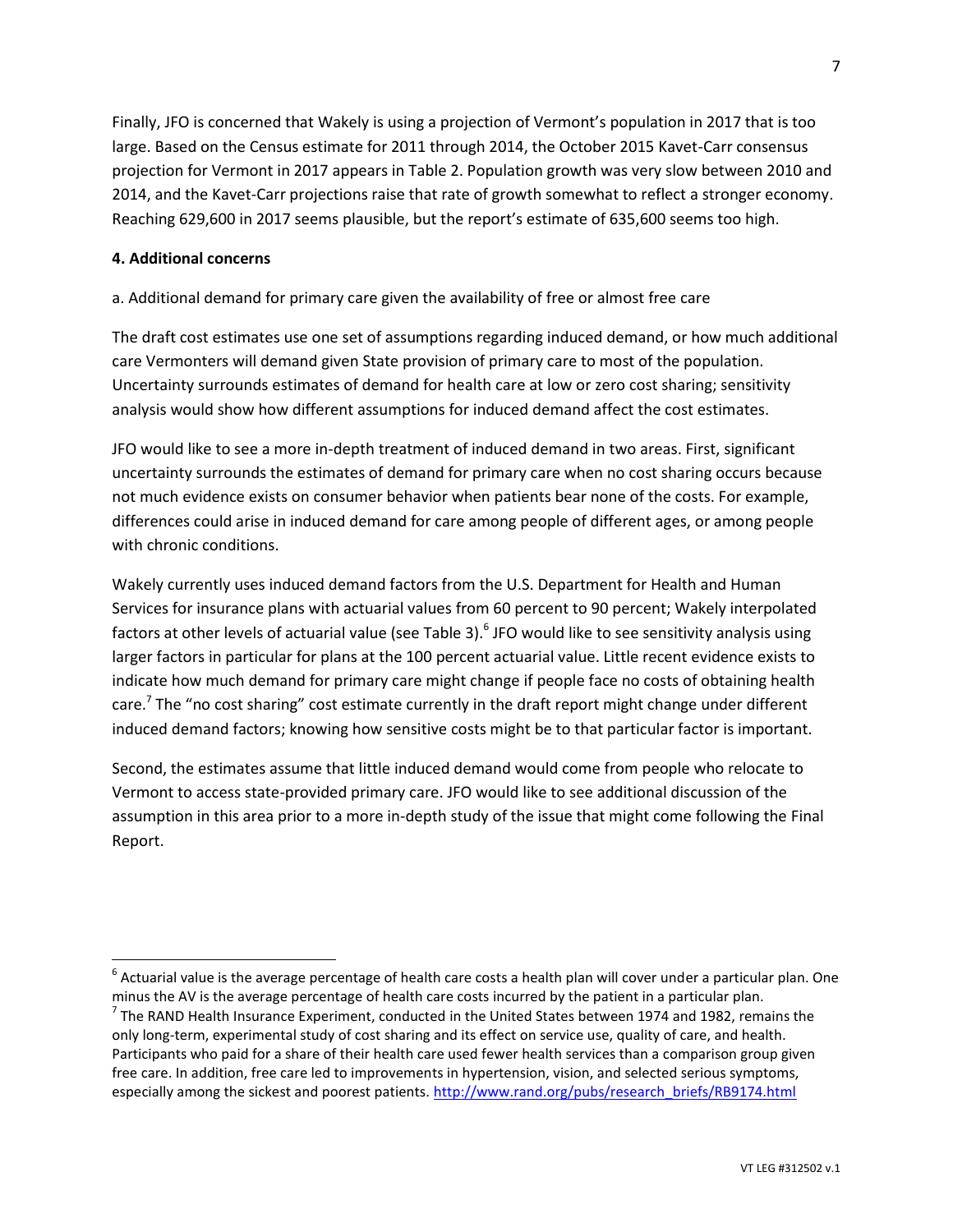| Actuarial Value, or Percent Paid by Plan | <b>Induced Demand Factor Now Assumed</b> |
|------------------------------------------|------------------------------------------|
| 100                                      | 1.24                                     |
| $90*$                                    | 1.15                                     |
| $80*$                                    | 1.08                                     |
| $70*$                                    | 1.03                                     |
| $60*$                                    | 1.00                                     |
| 50                                       | 0.975                                    |
| 40                                       | 0.955                                    |
| 30                                       | 0.938                                    |
| 20                                       | 0.925                                    |

### Table 3. Induced Demand Factors for Plans with Different Actuarial Values

\*Note: Factors in blue came from the U.S. Department of Health and Human Services. Other factors were interpolated by Wakely.

### b. Implications of universal primary care for payment reform initiatives

Vermont has several large-scale payment reform initiatives underway. The State is negotiating with the Center for Medicare and Medicaid Services (CMS) regarding an all-payer model, and substantial resources have already been invested in accountable care organizations (ACOs). It would be most helpful to see a paragraph or two in the report explaining how universal primary care would interact or impact those initiatives.

### c. More detail needed on net new costs to the state

The report does not differentiate clearly between costs already incurred by the State and net new costs. JFO would like to see additional detail regarding the amounts to be publicly financed by the State of Vermont. It would be helpful to add a column showing "Amounts to be Publicly Financed" to Tables 2, 5, and 6 in the draft report. For example, the State already pays a share of Medicaid costs and pays for State employees (both active and retired), retired teachers, and Medicare buy-in enrollees. The draft does not explain clearly whether "net cost" recognizes those costs.

#### d. Possible cost savings depending on how the system is set up operationally

Having a system of universal primary care could result in cost savings in some areas if it works as many people expect. For example, we might expect reduced use of emergency room care for ailments such as sore throats or sprained ankles, and uncompensated care should drop significantly if all residents have primary care available to them. Over the longer term, we might expect improvement in general health status because everyone will have received basic care over their lifetimes.

On the other hand, incentives might exist that would raise the cost of care overall. For example, primary care providers might be encouraged to send patients to specialists for what could be considered routine care if the reimbursement rates of specialists are higher. Similarly, the practice of assigning an